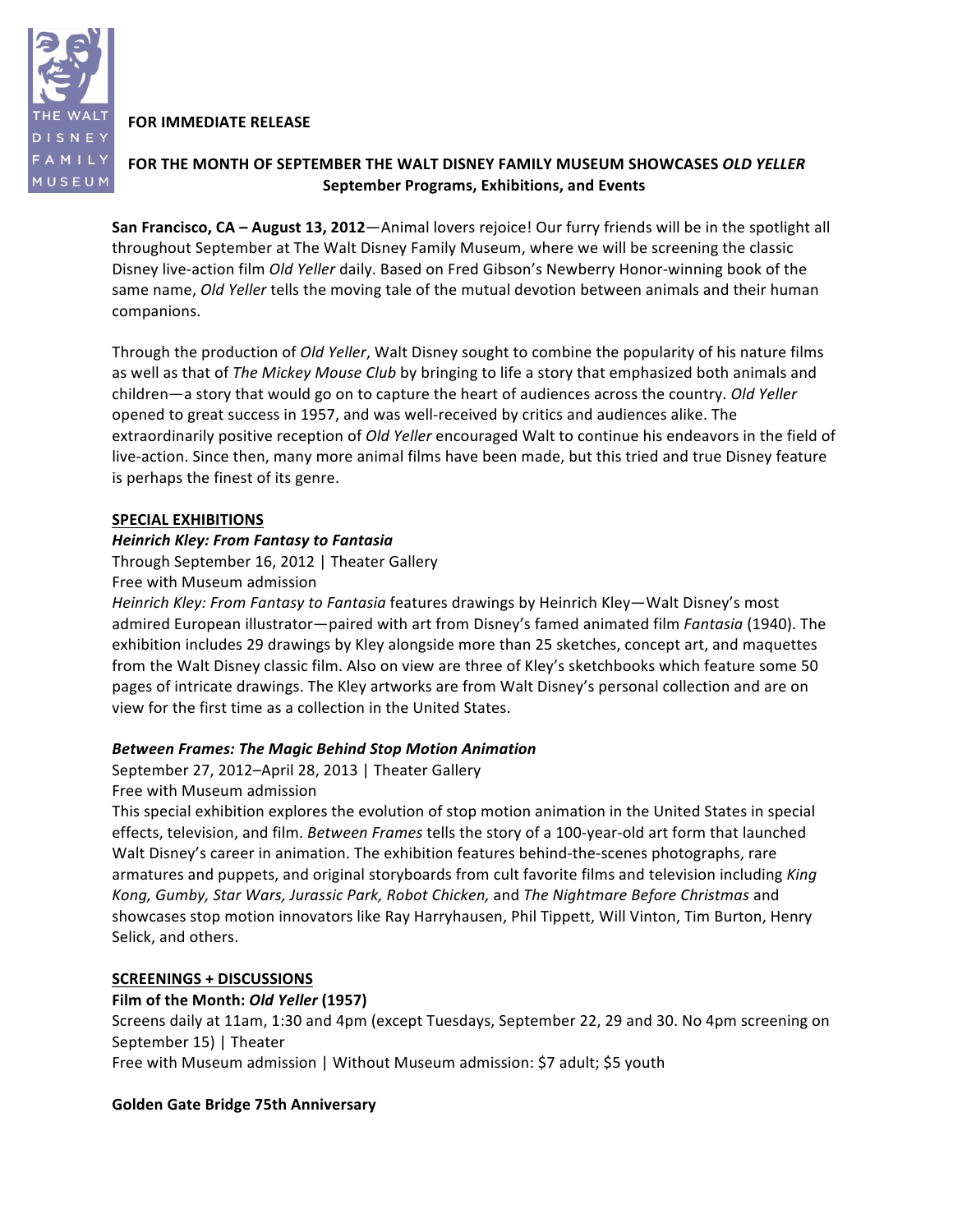### The Bridge on the Big Screen: Movies Starring the Golden Gate Bridge *Monsters!vs.!Aliens*

### **Saturday, September 15 | 6pm | Theater**

Free on a first-come, first-served basis, tickets available at 10am

Jim Van Buskirk, author of *Celluloid San Francisco*, will introduce the film with a presentation titled, *On* Location: the Golden Gate Bridge on the Silver Screen. Offered in celebration of the 75<sup>th</sup> anniversary of the Bay Area's beloved icon, this program features hilariously horrifying film depictions of the Bridge. After the presentation we will be screening Monsters vs. Aliens.

## *Old Yeller* **conversation with Ron Miller and actor Kevin Corcoran, moderated by Don Peri Saturday, September 22 | 3pm | Theater**

General: \$12 adult; \$9 youth | Members: \$10 adult; \$7 youth

*Old Yeller*, one of Walt Disney's most memorable and poignant films, will be the focus of a discussion featuring Kevin Corcoran, who played the part of Arliss in the movie, and former Disney CEO Ron Miller, who served as second assistant on the film. Disney historian Don Peri will moderate the discussion as the speakers share their stories and memories about the making of this 1957 Disney favorite.

# **Disney Films with Dogs: Weekend Long Marathon Screening**

## Saturday, September 29 and Sunday, September 30

All Day | Theater | Free with Museum admission Saturday: 101 Dalmatians, The Shaggy Dog, GreyFriars Bobby: The True Story of a Dog Sunday: *Lady and the Tramp*, *The Incredible Journey* 

## SPECIAL PROGRAMMING

**Animate Your Night: Where It's AT-AT™!** 

## **Friday, September 28 | 7–10pm** | Museum-wide

Members: \$5 | General: \$10

Join us as we celebrate the opening of our new special exhibition *Between Frames: The Magic Behind Stop Motion Animation*, which reveals the magic behind movie creatures such as King Kong, the *Jurassic Park* Velociraptors, and the revered Star Wars AT-AT!

## **San Francisco SPCA and The Walt Disney Family Museum Adopt-a-Thon**

**Saturday, September 29 | 12–3pm** | Main Parade Ground in the Presidio | Free The WDFM has gone to the dogs during the month of September and is hosting its first Doggie Adopt-a-Thon in partnership with the SFSPCA and other local rescue groups. Join in the fun on the front lawn as we participate in animal education and help our furry, four-legged friends find new homes.

## **Look Closer: The Family Saddles**

## **Friday, September 28; Saturday, September 29; and Sunday, September 30**

11am, 1 and 3pm | Gallery 8 | Free with Museum admission Join us for a brief gallery talk to learn more about the Disney family's riding saddles.

### **CLASSES + ACTIVITIES**

### **Open\$Studio**

## Saturday, September 1 and Sunday, September 2

1–3pm (drop-in activity) | Learning Center Art Studio | Free with Museum admission Come experience, explore, and experiment with us in Open Studio. Every first weekend of the month we will be experimenting with different art forms such as performance, fine art, and design.